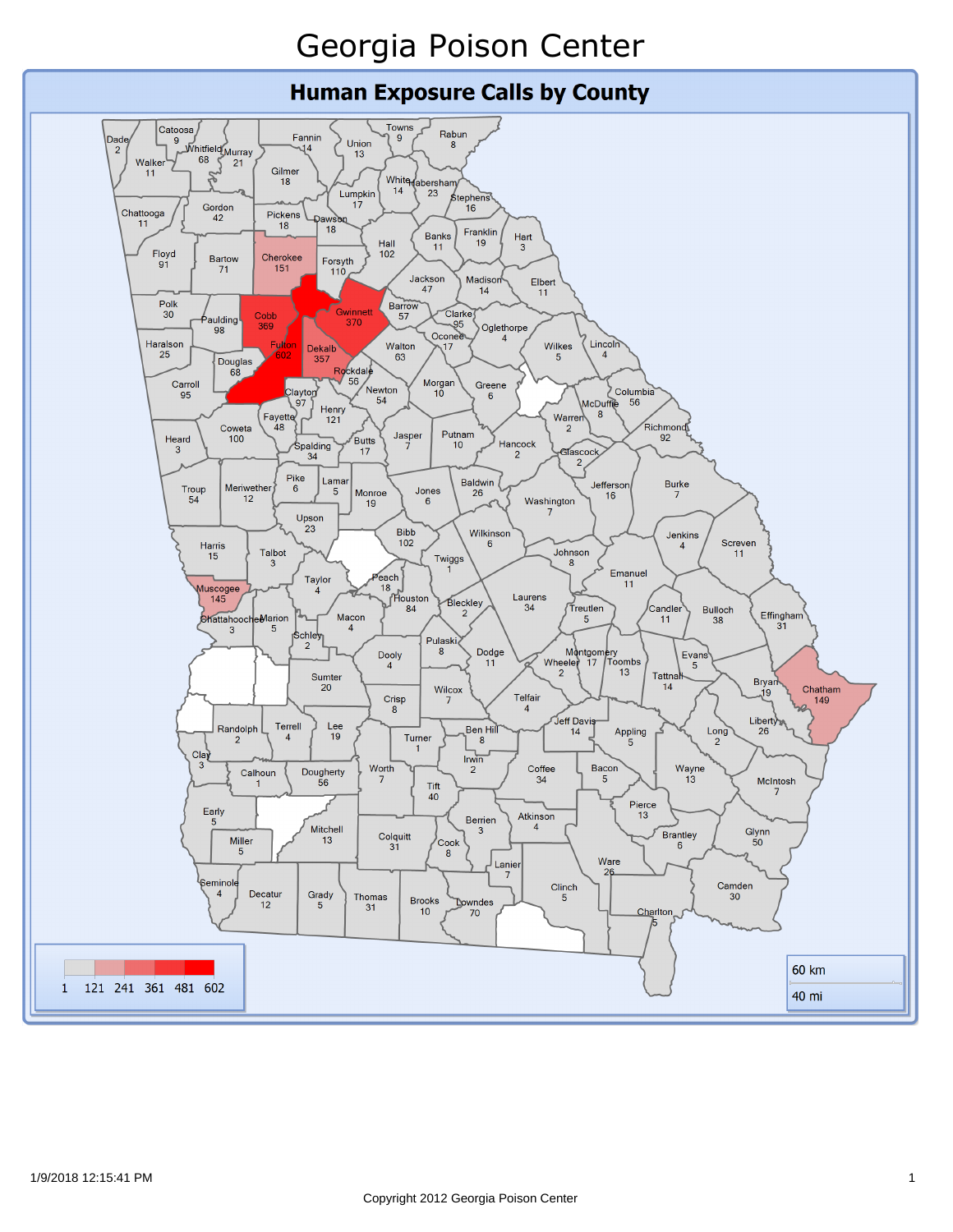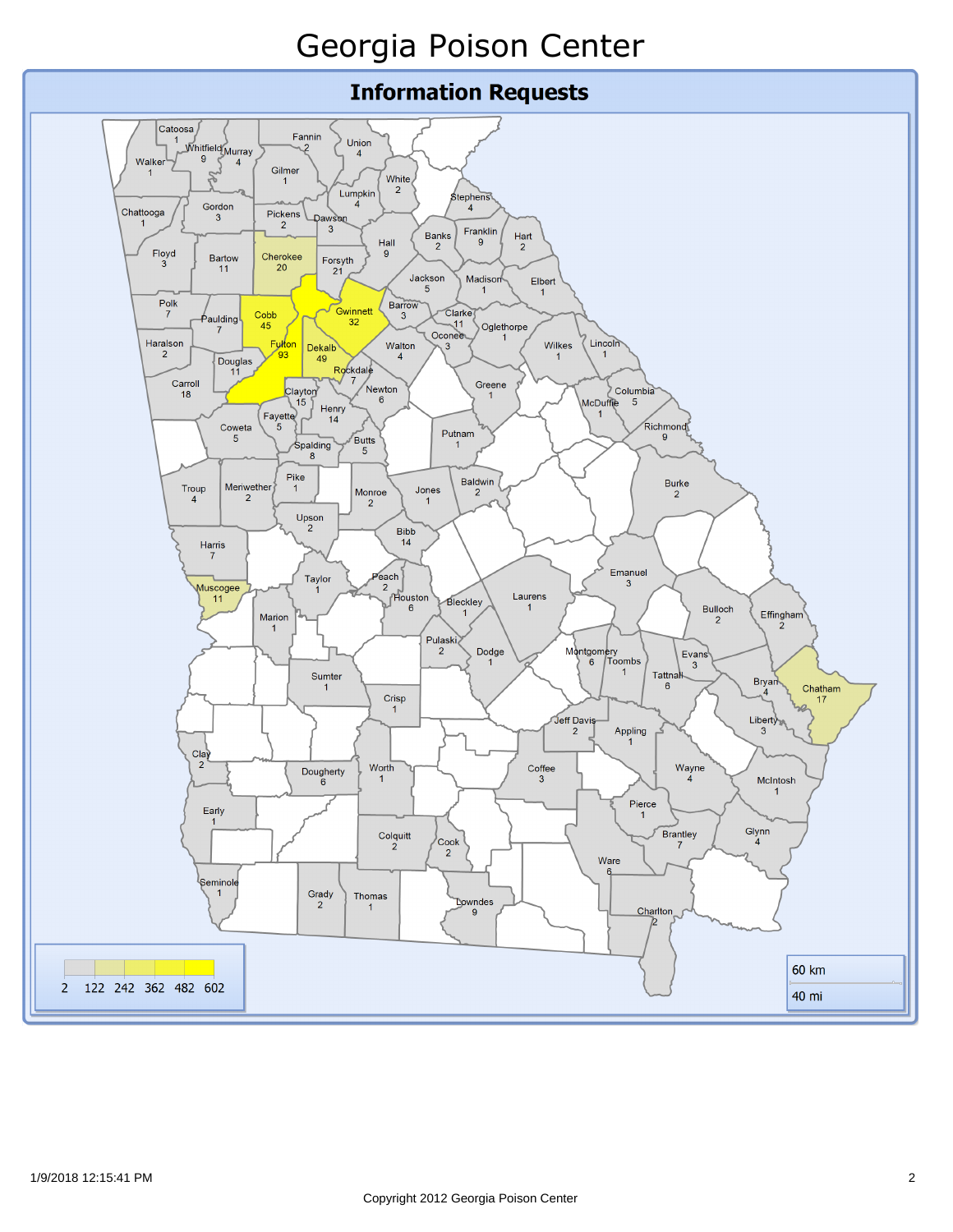| <b>County</b>       | <b>Population</b> | <b>Exposures</b>        | <b>Exposures</b><br>per 1,000<br>people | Info Requests   Info Requests | per 1,000<br>people |
|---------------------|-------------------|-------------------------|-----------------------------------------|-------------------------------|---------------------|
| Appling             | 18,236            | 5                       | 3.3359                                  | 1                             | 0.6672              |
| Bacon               | 11,096            | 5                       | 5.4825                                  | 0                             | 0.0000              |
| Barbour             |                   | $\mathbf 1$             | 0.0000                                  | $\mathsf{O}\xspace$           | 0.0000              |
| <b>Butler</b>       |                   | 1                       | 0.0000                                  | 0                             | 0.0000              |
| Candler             | 10,998            | 11                      | 12.1689                                 | $\mathsf{O}\xspace$           | 0.0000              |
| Cumberland          |                   | 9                       | 0.0000                                  | 0                             | 0.0000              |
| Dallas              |                   | 3                       | 0.0000                                  | 1                             | 0.0000              |
| Darlington          |                   | 1                       | 0.0000                                  | 0                             | 0.0000              |
| Dooly               | 14,918            | 4                       | 3.2623                                  | $\mathsf{O}\xspace$           | 0.0000              |
| Hancock             | 9,429             | $\overline{c}$          | 2.5807                                  | 0                             | 0.0000              |
| Horry               |                   | $\mathbf 1$             | 0.0000                                  | $\mathsf{O}\xspace$           | 0.0000              |
| Kershaw             |                   | 1                       | 0.0000                                  | 0                             | 0.0000              |
| Lincoln             | 7,996             | 4                       | 6.0864                                  | 1                             | 1.5216              |
| Lowndes             | 109,233           | 70                      | 7.7968                                  | 9                             | 1.0024              |
| Lumpkin             | 29,966            | 17                      | 6.9023                                  | 4                             | 1.6241              |
| Maury               |                   | 1                       | 0.0000                                  | 1                             | 0.0000              |
| Miller              | 6,125             | 5                       | 9.9320                                  | $\mathsf{O}\xspace$           | 0.0000              |
| Mobile              |                   | 1                       | 0.0000                                  | 0                             | 0.0000              |
| Pulaski             | 12,010            | $\, 8$                  | 8.1044                                  | $\overline{2}$                | 2.0261              |
| <b>Radford City</b> |                   | 1                       | 0.0000                                  | 0                             | 0.0000              |
| Washington          | 21,187            | $\overline{7}$          | 4.0198                                  | $\mathsf{O}\xspace$           | 0.0000              |
| Wheeler             | 7,421             | $\overline{\mathbf{c}}$ | 3.2790                                  | 0                             | 0.0000              |
| <b>Wilcox</b>       | 9,255             | $\overline{7}$          | 9.2022                                  | $\mathbf 0$                   | 0.0000              |
| Bay                 |                   | 1                       | 0.0000                                  | 0                             | 0.0000              |
| <b>Berks</b>        |                   | $\mathbf 1$             | 0.0000                                  | 0                             | 0.0000              |
| <b>Broward</b>      |                   | 4                       | 0.0000                                  | 0                             | 0.0000              |
| Catoosa             | 63,942            | 9                       | 1.7125                                  | 1                             | 0.1903              |
| Colquitt            | 45,498            | 31                      | 8.2897                                  | $\overline{\mathbf{c}}$       | 0.5348              |
| Effingham           | 52,250            | 31                      | 7.2185                                  | $\mathbf{2}$                  | 0.4657              |
| King                |                   | 3                       | 0.0000                                  | 0                             | 0.0000              |
| Liberty             | 63,453            | 26                      | 4.9853                                  | 3                             | 0.5752              |
| Mason               |                   | 1                       | 0.0000                                  | 0                             | 0.0000              |
| Monterey            |                   | $\overline{2}$          | 0.0000                                  | 0                             | 0.0000              |
| Portsmouth City     |                   | $\overline{2}$          | 0.0000                                  | 0                             | 0.0000              |
| Russell             |                   | 14                      | 0.0000                                  | $\mathbf{2}$                  | 0.0000              |
| Schley              | 5,010             | 2                       | 4.8570                                  | 0                             | 0.0000              |
| Sumter              | 32,819            | $20\,$                  | 7.4144                                  | $\mathbf 1$                   | 0.3707              |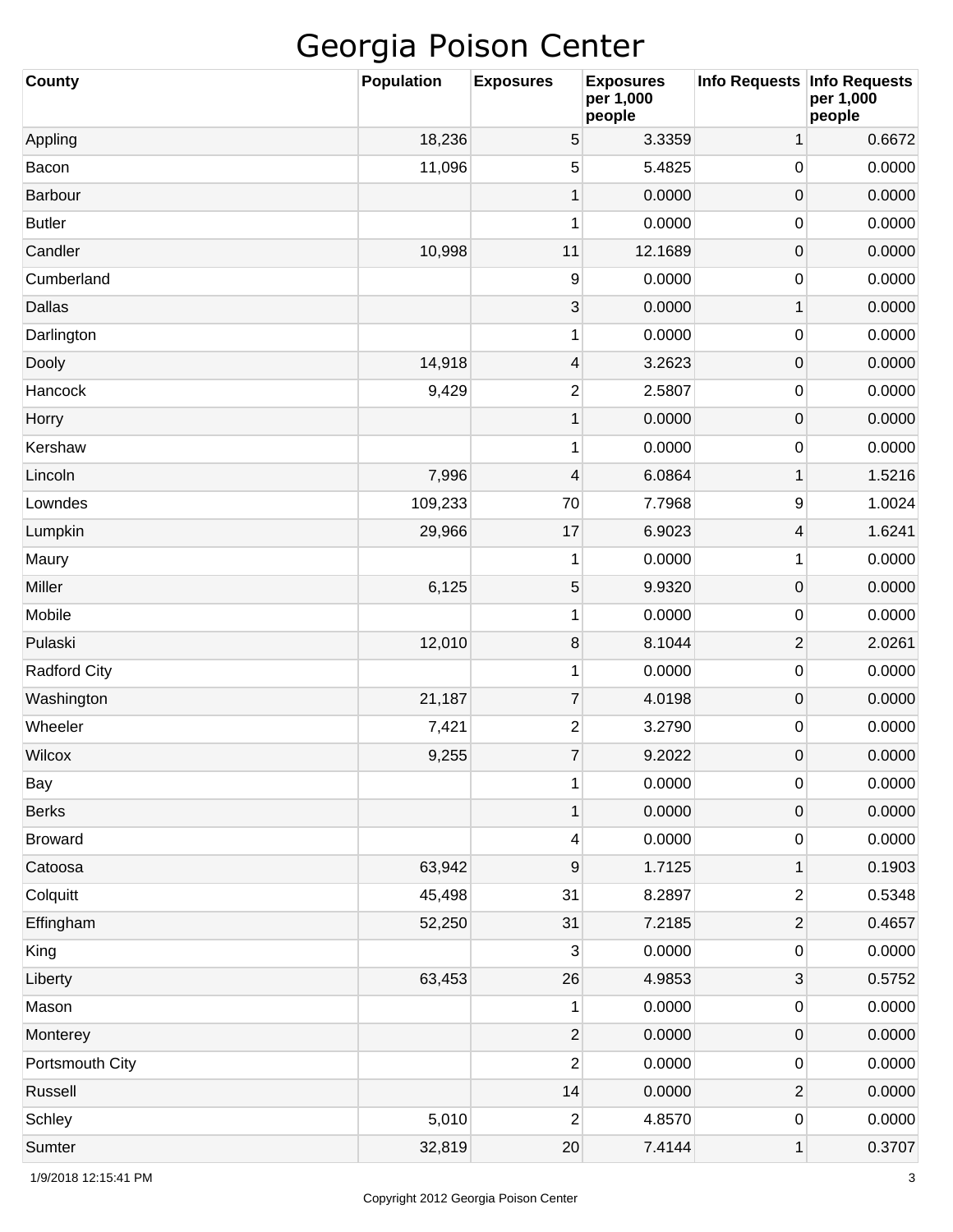| <b>County</b>         | <b>Population</b> | <b>Exposures</b> | <b>Exposures</b><br>per 1,000<br>people | Info Requests   Info Requests | per 1,000<br>people |
|-----------------------|-------------------|------------------|-----------------------------------------|-------------------------------|---------------------|
| Wake                  |                   | $\overline{2}$   | 0.0000                                  | 0                             | 0.0000              |
| Ware                  | 36,312            | 26               | 8.7115                                  | 6                             | 2.0104              |
| Autauga               |                   | 1                | 0.0000                                  | $\mathbf 0$                   | 0.0000              |
| <b>Baltimore</b>      |                   | $\mathbf 0$      | 0.0000                                  | $\overline{2}$                | 0.0000              |
| Clayton               | 259,424           | 97               | 4.5492                                  | 15                            | 0.7035              |
| Clinch                | 6,798             | 5                | 8.9487                                  | $\pmb{0}$                     | 0.0000              |
| Evans                 | 11,000            | 5                | 5.5303                                  | 3                             | 3.3182              |
| Hanover               |                   | 1                | 0.0000                                  | 0                             | 0.0000              |
| Harris                | 32,024            | 15               | 5.6989                                  | 7                             | 2.6595              |
| Hays                  |                   | $\mathbf 1$      | 0.0000                                  | $\pmb{0}$                     | 0.0000              |
| Lancaster             |                   | 1                | 0.0000                                  | 1                             | 0.0000              |
| Laramie               |                   | $\mathbf{1}$     | 0.0000                                  | $\pmb{0}$                     | 0.0000              |
| Lea                   |                   | 1                | 0.0000                                  | $\pmb{0}$                     | 0.0000              |
| Limestone             |                   | $\mathbf{1}$     | 0.0000                                  | $\pmb{0}$                     | 0.0000              |
| Pima                  |                   | $\overline{c}$   | 0.0000                                  | 1                             | 0.0000              |
| Polk                  | 41,475            | 30               | 8.8005                                  | 7                             | 2.0534              |
| Portage               |                   | 1                | 0.0000                                  | $\pmb{0}$                     | 0.0000              |
| <b>Prince Georges</b> |                   | $\mathbf{1}$     | 0.0000                                  | $\pmb{0}$                     | 0.0000              |
| Treutlen              | 6,885             | 5                | 8.8356                                  | $\pmb{0}$                     | 0.0000              |
| Worth                 | 21,679            | $\boldsymbol{7}$ | 3.9285                                  | 1                             | 0.5612              |
| <b>Buncombe</b>       |                   | 5                | 0.0000                                  | $\mathbf 0$                   | 0.0000              |
| Carroll               | 110,527           | 95               | 10.4575                                 | 18                            | 1.9814              |
| Durham                |                   | $\overline{2}$   | 0.0000                                  | $\mathbf 0$                   | 0.0000              |
| Forsyth               | 175,511           | 110              | 7.6254                                  | 21                            | 1.4557              |
| Franklin              | 22,084            | 19               | 10.4676                                 | 9                             | 4.9583              |
| Gilmer                | 28,292            | 18               | 7.7407                                  | $\mathbf 1$                   | 0.4300              |
| Hillsborough          |                   | $\overline{4}$   | 0.0000                                  | 2                             | 0.0000              |
| Irwin                 | 9,538             | $\overline{2}$   | 2.5512                                  | $\pmb{0}$                     | 0.0000              |
| Johnson               | 9,980             | $\bf 8$          | 9.7528                                  | $\pmb{0}$                     | 0.0000              |
| Lamar                 | 18,317            | 5                | 3.3211                                  | $\pmb{0}$                     | 0.0000              |
| Laurens               | 48,434            | 34               | 8.5408                                  | 1                             | 0.2512              |
| Lucas                 |                   | $\mathbf{1}$     | 0.0000                                  | $\pmb{0}$                     | 0.0000              |
| Rabun                 | 16,726            | $\bf 8$          | 5.8193                                  | $\pmb{0}$                     | 0.0000              |
| Saint Louis           |                   | $\sqrt{3}$       | 0.0000                                  | $\mathbf 1$                   | 0.0000              |
| Saint Tammany         |                   | $\mathbf{1}$     | 0.0000                                  | $\pmb{0}$                     | 0.0000              |
| Salt Lake             |                   | $\overline{4}$   | 0.0000                                  | $\pmb{0}$                     | 0.0000              |
| Santa Rosa            |                   | $\mathbf{2}$     | 0.0000                                  | 0                             | 0.0000              |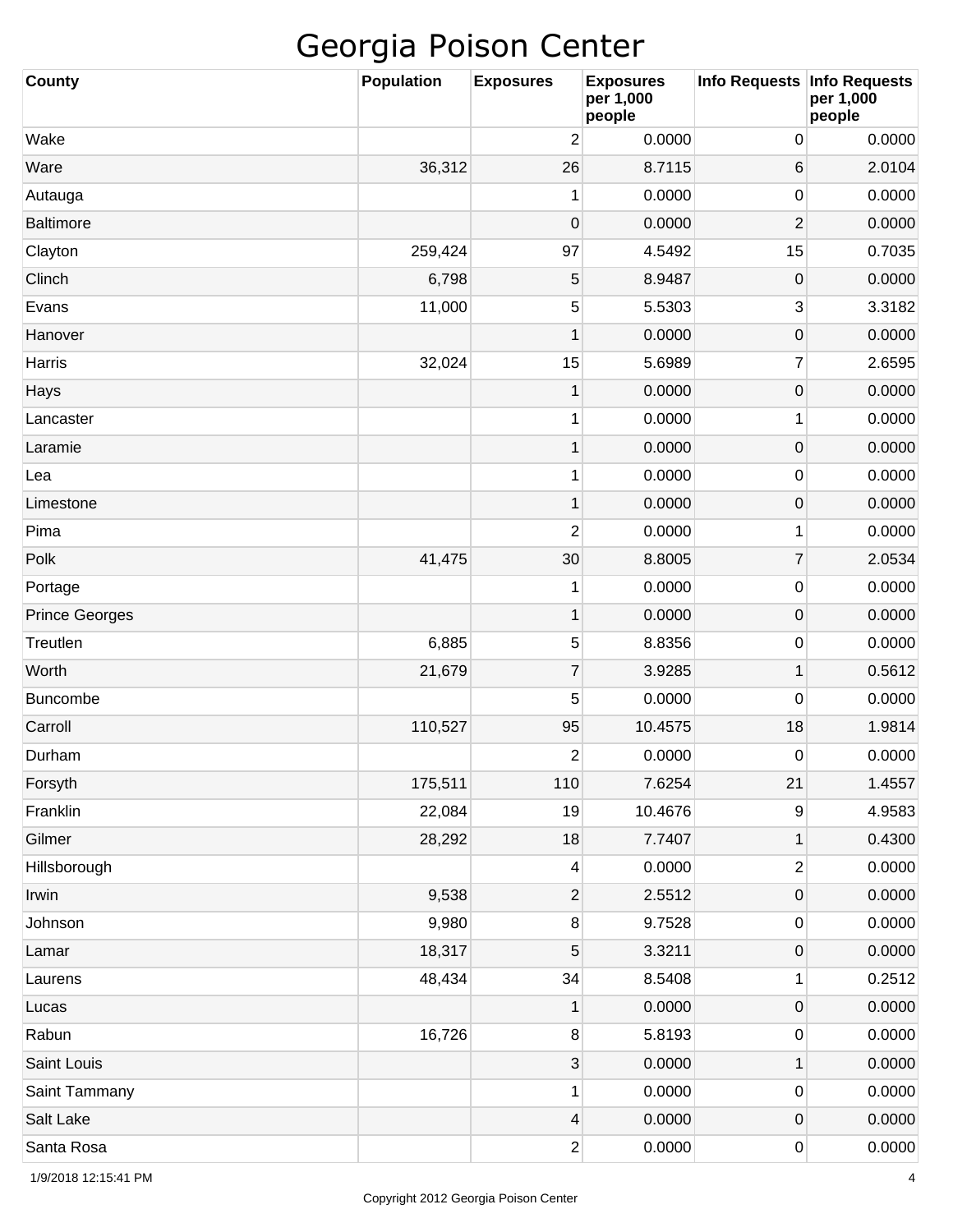| <b>County</b>        | <b>Population</b> | <b>Exposures</b> | <b>Exposures</b><br>per 1,000<br>people | Info Requests   Info Requests | per 1,000<br>people |
|----------------------|-------------------|------------------|-----------------------------------------|-------------------------------|---------------------|
| Solano               |                   | $\overline{c}$   | 0.0000                                  | $\mathsf{O}\xspace$           | 0.0000              |
| Summit               |                   | $\overline{2}$   | 0.0000                                  | 0                             | 0.0000              |
| York                 |                   | 4                | 0.0000                                  | $\mathsf{O}\xspace$           | 0.0000              |
| Alameda              |                   | $\overline{c}$   | 0.0000                                  | 0                             | 0.0000              |
| Albemarle            |                   | 1                | 0.0000                                  | $\mathsf{O}\xspace$           | 0.0000              |
| Anne Arundel         |                   | 1                | 0.0000                                  | 0                             | 0.0000              |
| Bandera              |                   | 1                | 0.0000                                  | $\mathsf{O}\xspace$           | 0.0000              |
| <b>Beaufort</b>      |                   | 2                | 0.0000                                  | 0                             | 0.0000              |
| <b>Burke</b>         | 23,316            | $\boldsymbol{7}$ | 3.6527                                  | $\overline{2}$                | 1.0436              |
| Cecil                |                   | $\pmb{0}$        | 0.0000                                  | 1                             | 0.0000              |
| Cochise              |                   | $\overline{2}$   | 0.0000                                  | $\mathsf{O}\xspace$           | 0.0000              |
| Coweta               | 127,317           | 100              | 9.5562                                  | 5                             | 0.4778              |
| Decatur              | 27,842            | 12               | 5.2439                                  | $\mathsf{O}\xspace$           | 0.0000              |
| Douglas              | 132,403           | 68               | 6.2486                                  | 11                            | 1.0108              |
| Fauquier             |                   | $\overline{2}$   | 0.0000                                  | $\pmb{0}$                     | 0.0000              |
| Henderson            |                   | 3                | 0.0000                                  | 0                             | 0.0000              |
| Kings                |                   | 1                | 0.0000                                  | $\mathsf{O}\xspace$           | 0.0000              |
| Macon                | 14,740            | 4                | 3.3017                                  | 0                             | 0.0000              |
| Rockdale             | 85,215            | 56               | 7.9955                                  | $\overline{7}$                | 0.9994              |
| Shelby               |                   | 4                | 0.0000                                  | 1                             | 0.0000              |
| Talbot               | 6,865             | 3                | 5.3168                                  | $\pmb{0}$                     | 0.0000              |
| Warren               | 5,834             | 2                | 4.1710                                  | 0                             | 0.0000              |
| Alamance             |                   | 1                | 0.0000                                  | $\mathbf 0$                   | 0.0000              |
| Alexander            |                   | $\pmb{0}$        | 0.0000                                  | 1                             | 0.0000              |
| <b>Banks</b>         | 18,395            | 11               | 7.2755                                  | $\mathbf 2$                   | 1.3228              |
| Bexar                |                   | 3                | 0.0000                                  | $\pmb{0}$                     | 0.0000              |
| Bleckley             | 13,063            | $\sqrt{2}$       | 1.8628                                  | $\mathbf 1$                   | 0.9314              |
| Boone                |                   | 1                | 0.0000                                  | $\pmb{0}$                     | 0.0000              |
| <b>Brooks</b>        | 16,243            | 10               | 7.4904                                  | $\mathsf{O}\xspace$           | 0.0000              |
| <b>Bulloch</b>       | 70,217            | 38               | 6.5844                                  | $\overline{\mathbf{c}}$       | 0.3465              |
| De Soto              |                   | 1                | 0.0000                                  | $\mathsf{O}\xspace$           | 0.0000              |
| Dodge                | 21,796            | 11               | 6.1403                                  | 1                             | 0.5582              |
| Fairbanks North Star |                   | $\overline{c}$   | 0.0000                                  | $\pmb{0}$                     | 0.0000              |
| Fairfield            |                   | $\pmb{0}$        | 0.0000                                  | 1                             | 0.0000              |
| Fresno               |                   | 3                | 0.0000                                  | $\pmb{0}$                     | 0.0000              |
| Habersham            | 43,041            | 23               | 6.5016                                  | $\pmb{0}$                     | 0.0000              |
| Hartford             |                   | $\mathbf 1$      | 0.0000                                  | 0                             | 0.0000              |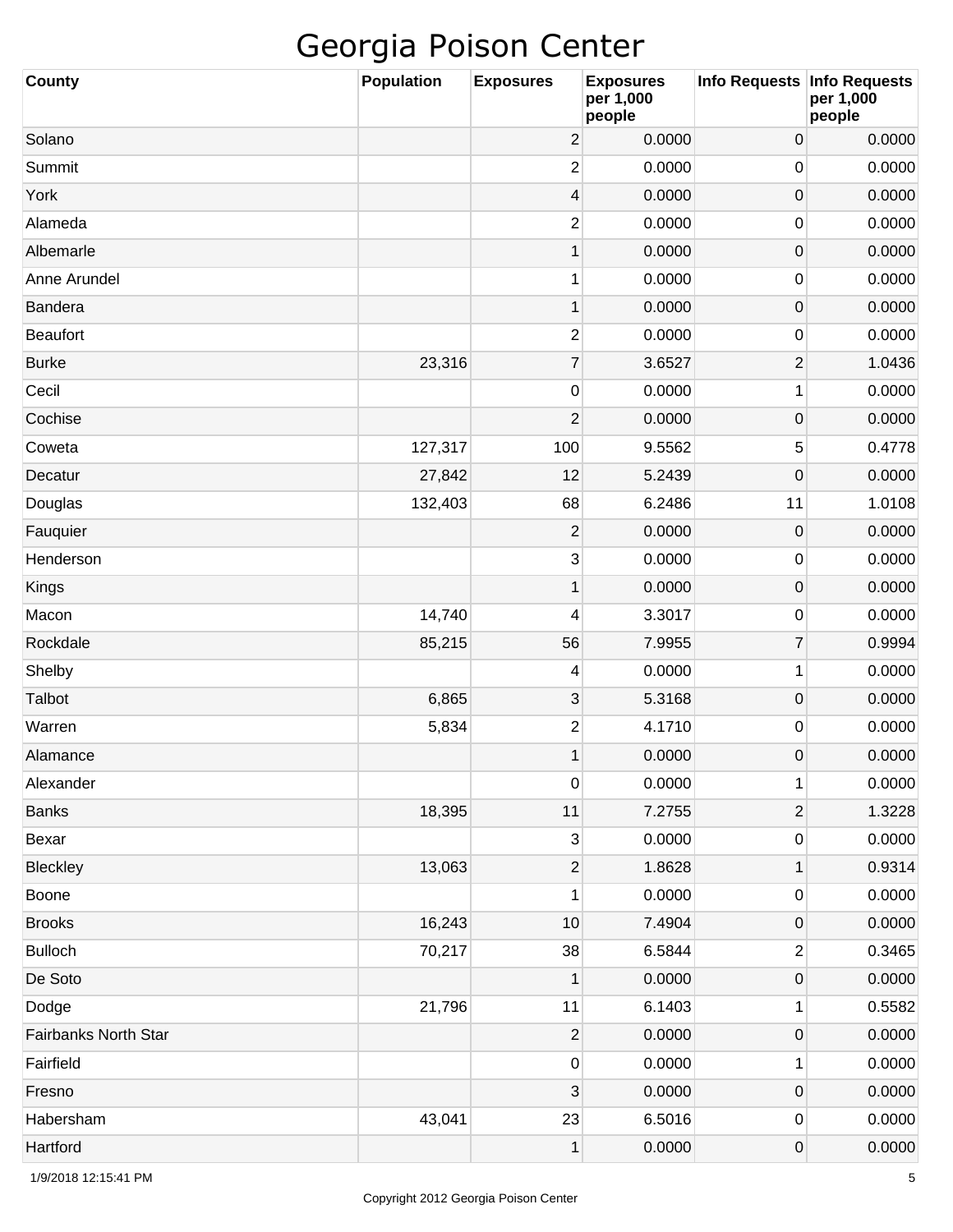| <b>County</b>         | Population | <b>Exposures</b>          | <b>Exposures</b><br>per 1,000<br>people | Info Requests Info Requests | per 1,000<br>people |
|-----------------------|------------|---------------------------|-----------------------------------------|-----------------------------|---------------------|
| Honolulu              |            | 3                         | 0.0000                                  | 0                           | 0.0000              |
| Knox                  |            | 3                         | 0.0000                                  | 1                           | 0.0000              |
| Lauderdale            |            | 1                         | 0.0000                                  | $\mathbf 0$                 | 0.0000              |
| Lenawee               |            | 1                         | 0.0000                                  | $\boldsymbol{0}$            | 0.0000              |
| Leon                  |            | 3                         | 0.0000                                  | $\mathbf 0$                 | 0.0000              |
| Madison               | 28,120     | 14                        | 6.0574                                  | 1                           | 0.4327              |
| Moore                 |            | 1                         | 0.0000                                  | $\boldsymbol{0}$            | 0.0000              |
| Muscogee              | 189,885    | 145                       | 9.2907                                  | 11                          | 0.7048              |
| Oklahoma              |            | 5                         | 0.0000                                  | $\mathbf 0$                 | 0.0000              |
| <b>Richmond City</b>  |            | $\mathbf 0$               | 0.0000                                  | 1                           | 0.0000              |
| Screven               | 14,593     | 11                        | 9.1711                                  | $\mathbf 0$                 | 0.0000              |
| <b>Stark</b>          |            | 1                         | 0.0000                                  | $\boldsymbol{0}$            | 0.0000              |
| Strafford             |            | $\mathbf 1$               | 0.0000                                  | $\mathbf 0$                 | 0.0000              |
| <b>Suffolk City</b>   |            | 1                         | 0.0000                                  | $\mathbf 0$                 | 0.0000              |
| Westchester           |            | $\mathbf 1$               | 0.0000                                  | $\mathbf 0$                 | 0.0000              |
| Aiken                 |            | $\overline{7}$            | 0.0000                                  | 2                           | 0.0000              |
| <b>Baltimore City</b> |            | 3                         | 0.0000                                  | $\boldsymbol{0}$            | 0.0000              |
| <b>Brevard</b>        |            | $\mathbf{2}$              | 0.0000                                  | $\mathbf 0$                 | 0.0000              |
| Burlington            |            | 1                         | 0.0000                                  | $\mathbf 0$                 | 0.0000              |
| <b>Butts</b>          | 23,655     | 17                        | 8.7437                                  | 5                           | 2.5717              |
| Chambers              |            | 10                        | 0.0000                                  | $\mathbf 0$                 | 0.0000              |
| Chattooga             | 26,015     | 11                        | 5.1445                                  | 1                           | 0.4677              |
| El Paso               |            | 5                         | 0.0000                                  | 1                           | 0.0000              |
| Elbert                | 20,166     | 11                        | 6.6366                                  | 1                           | 0.6033              |
| Etowah                |            | 1                         | 0.0000                                  | $\pmb{0}$                   | 0.0000              |
| Fannin                | 23,682     | 14                        | 7.1925                                  | 2                           | 1.0275              |
| Geary                 |            | 3                         | 0.0000                                  | $\pmb{0}$                   | 0.0000              |
| Hall                  | 179,684    | 102                       | 6.9066                                  | $\boldsymbol{9}$            | 0.6094              |
| Hardin                |            | 1                         | 0.0000                                  | $\pmb{0}$                   | 0.0000              |
| Kenosha               |            | $\mathbf 1$               | 0.0000                                  | $\pmb{0}$                   | 0.0000              |
| Lee                   | 28,298     | 19                        | 8.1690                                  | $\pmb{0}$                   | 0.0000              |
| Long                  | 14,464     | $\overline{\mathbf{c}}$   | 1.6823                                  | $\pmb{0}$                   | 0.0000              |
| New Hanover           |            | 1                         | 0.0000                                  | $\pmb{0}$                   | 0.0000              |
| Pierce                | 18,758     | 13                        | 8.4320                                  | 1                           | 0.6486              |
| Pitt                  |            | 1                         | 0.0000                                  | $\pmb{0}$                   | 0.0000              |
| San Diego             |            | $\ensuremath{\mathsf{3}}$ | 0.0000                                  | $\pmb{0}$                   | 0.0000              |
| Sandoval              |            | 1                         | 0.0000                                  | 0                           | 0.0000              |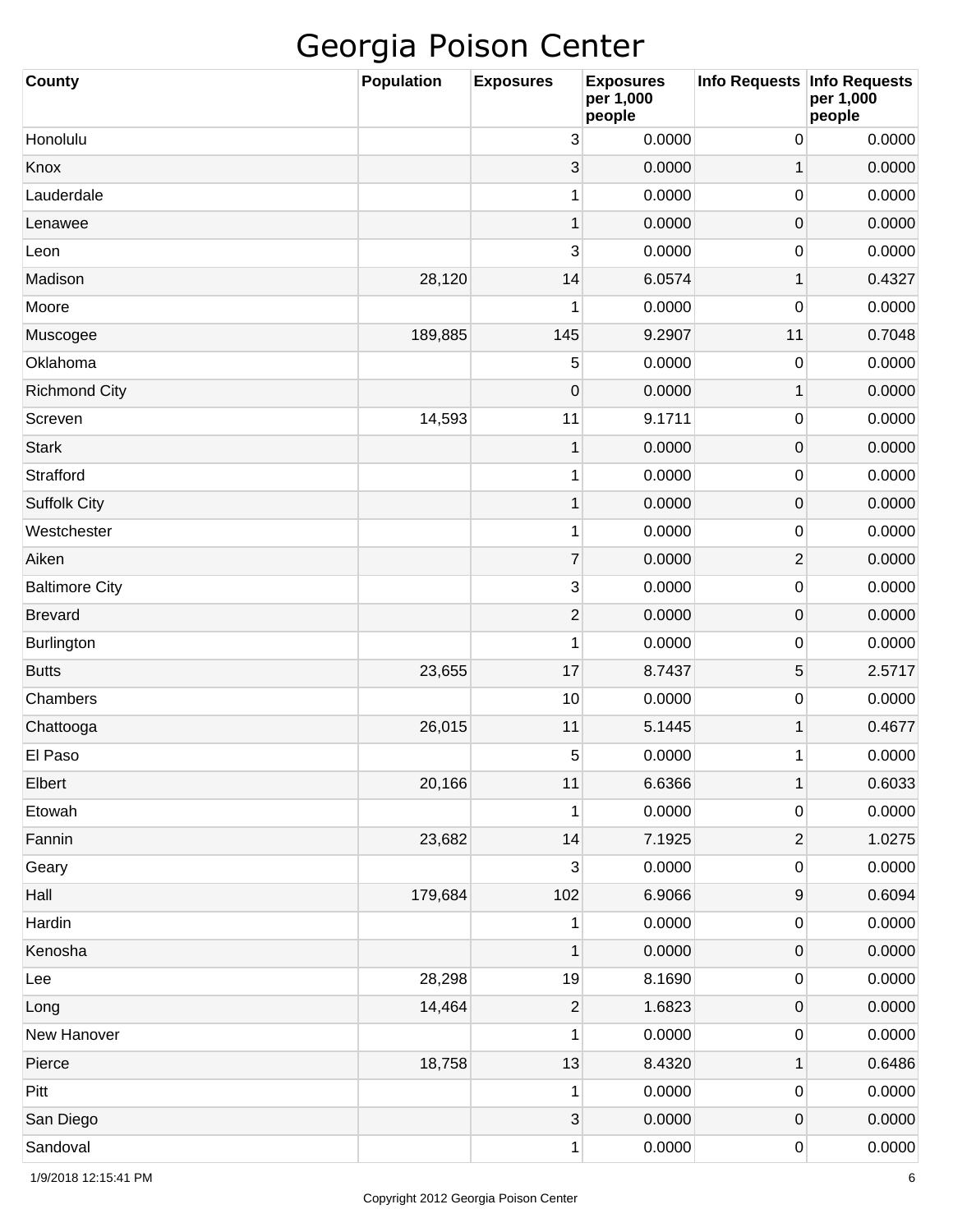| <b>County</b>  | <b>Population</b> | <b>Exposures</b> | <b>Exposures</b><br>per 1,000<br>people | Info Requests   Info Requests | per 1,000<br>people |
|----------------|-------------------|------------------|-----------------------------------------|-------------------------------|---------------------|
| Somerset       |                   | 1                | 0.0000                                  | 0                             | 0.0000              |
| Sullivan       |                   | 1                | 0.0000                                  | 0                             | 0.0000              |
| <b>Travis</b>  |                   | $\mathbf{1}$     | 0.0000                                  | $\pmb{0}$                     | 0.0000              |
| Turner         | 8,930             | 1                | 1.3624                                  | 0                             | 0.0000              |
| Walton         | 83,768            | 63               | 9.1503                                  | 4                             | 0.5810              |
| Wayne          | 30,099            | 13               | 5.2549                                  | 4                             | 1.6169              |
| Cleburne       |                   | 1                | 0.0000                                  | $\pmb{0}$                     | 0.0000              |
| Columbia       | 124,053           | 56               | 5.4923                                  | 5                             | 0.4904              |
| Cook           | 17,212            | 8                | 5.6550                                  | $\overline{2}$                | 1.4137              |
| Crisp          | 23,439            | 8                | 4.1526                                  | 1                             | 0.5191              |
| Currituck      |                   | $\mathbf{1}$     | 0.0000                                  | $\pmb{0}$                     | 0.0000              |
| Davis          |                   | 2                | 0.0000                                  | 0                             | 0.0000              |
| Dawson         | 22,330            | 18               | 9.8074                                  | 3                             | 1.6346              |
| Fort Bend      |                   | 3                | 0.0000                                  | 0                             | 0.0000              |
| Guilford       |                   | $\mathbf{1}$     | 0.0000                                  | 1                             | 0.0000              |
| Houston        | 139,900           | 84               | 7.3052                                  | 6                             | 0.5218              |
| Jones          | 28,669            | 6                | 2.5463                                  | $\mathbf 1$                   | 0.4244              |
| Lexington      |                   | 1                | 0.0000                                  | 0                             | 0.0000              |
| Monroe         | 21,757            | 19               | 10.6249                                 | $\overline{2}$                | 1.1184              |
| Montgomery     | 9,123             | 17               | 22.6716                                 | 6                             | 8.0018              |
| Morgan         | 17,868            | 10               | 6.8092                                  | 0                             | 0.0000              |
| Murray         | 39,628            | 21               | 6.4475                                  | 4                             | 1.2281              |
| Oconee         | 32,808            | 17               | 6.3044                                  | 3                             | 1.1125              |
| Queens         |                   | 1                | 0.0000                                  | $\pmb{0}$                     | 0.0000              |
| Saint Charles  |                   | $\mathbf 1$      | 0.0000                                  | 0                             | 0.0000              |
| <b>Sussex</b>  |                   | 0                | 0.0000                                  | 1                             | 0.0000              |
| Tuscaloosa     |                   | 1                | 0.0000                                  | $\pmb{0}$                     | 0.0000              |
| <b>Baldwin</b> | 45,720            | 26               | 6.9189                                  | 2                             | 0.5322              |
| <b>Bartow</b>  | 100,157           | 71               | 8.6248                                  | 11                            | 1.3362              |
| Ben Hill       | 17,634            | $\bf 8$          | 5.5196                                  | $\pmb{0}$                     | 0.0000              |
| <b>Blount</b>  |                   | $\mathbf{1}$     | 0.0000                                  | $\pmb{0}$                     | 0.0000              |
| Camden         | 50,513            | 30               | 7.2259                                  | $\pmb{0}$                     | 0.0000              |
| Chattahoochee  | 11,267            | $\mathbf{3}$     | 3.2395                                  | 0                             | 0.0000              |
| Cuyahoga       |                   | 3                | 0.0000                                  | $\pmb{0}$                     | 0.0000              |
| Emanuel        | 22,598            | 11               | 5.9224                                  | 3                             | 1.6152              |
| Hamilton       |                   | 15               | 0.0000                                  | 3                             | 0.0000              |
| Jefferson      | 16,930            | 16               | 11.4983                                 | 0                             | 0.0000              |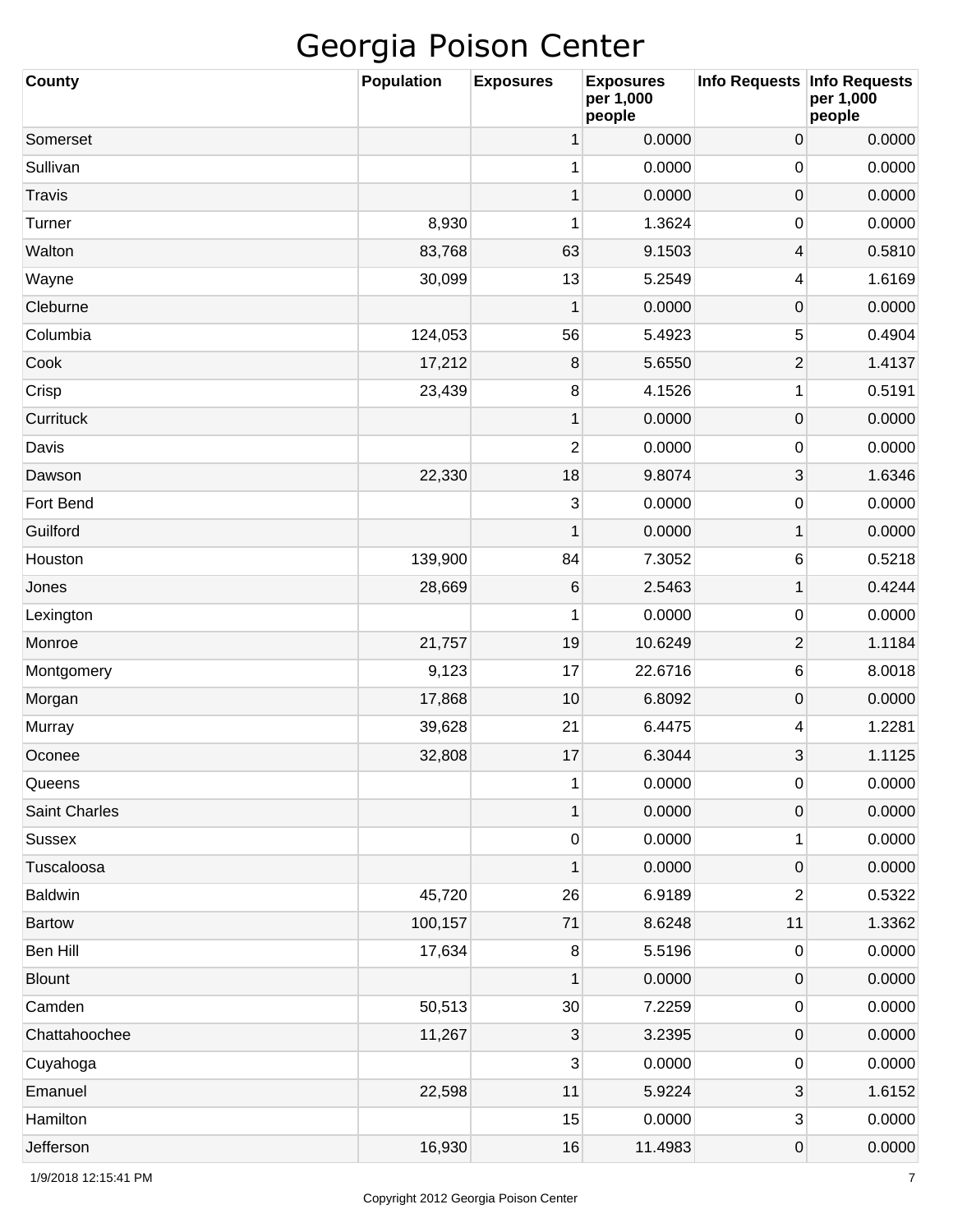| <b>County</b>            | <b>Population</b> | <b>Exposures</b>          | <b>Exposures</b><br>per 1,000<br>people | Info Requests Info Requests | per 1,000<br>people |
|--------------------------|-------------------|---------------------------|-----------------------------------------|-----------------------------|---------------------|
| Leake                    |                   | 0                         | 0.0000                                  | 1                           | 0.0000              |
| Maricopa                 |                   | 6                         | 0.0000                                  | 1                           | 0.0000              |
| Mitchell                 | 23,498            | 13                        | 6.7311                                  | 0                           | 0.0000              |
| <b>Newport News City</b> |                   | 1                         | 0.0000                                  | 0                           | 0.0000              |
| Oglethorpe               | 14,899            | 4                         | 3.2664                                  | 1                           | 0.8166              |
| San Bernardino           |                   | $\overline{\mathbf{c}}$   | 0.0000                                  | $\mathbf{2}$                | 0.0000              |
| San Joaquin              |                   | 1                         | 0.0000                                  | 0                           | 0.0000              |
| Sedgwick                 |                   | 1                         | 0.0000                                  | 0                           | 0.0000              |
| Spartanburg              |                   | 1                         | 0.0000                                  | 0                           | 0.0000              |
| Stafford                 |                   | 1                         | 0.0000                                  | 0                           | 0.0000              |
| Tarrant                  |                   | 5                         | 0.0000                                  | 0                           | 0.0000              |
| Tift                     | 40,118            | 40                        | 12.1309                                 | 0                           | 0.0000              |
| Whitfield                | 102,599           | 68                        | 8.0638                                  | 9                           | 1.0673              |
| <b>Bradley</b>           |                   | $\overline{\mathbf{c}}$   | 0.0000                                  | 0                           | 0.0000              |
| <b>Brantley</b>          | 18,411            | 6                         | 3.9650                                  | 7                           | 4.6259              |
| Charlton                 | 12,171            | 5                         | 4.9982                                  | $\mathbf{2}$                | 1.9993              |
| Clark                    |                   | $\mathbf{3}$              | 0.0000                                  | $\pmb{0}$                   | 0.0000              |
| Collier                  |                   | 1                         | 0.0000                                  | 0                           | 0.0000              |
| Collin                   |                   | $\overline{2}$            | 0.0000                                  | 0                           | 0.0000              |
| Dougherty                | 94,565            | 56                        | 7.2049                                  | 6                           | 0.7720              |
| Early                    | 11,008            | 5                         | 5.5263                                  | 1                           | 1.1053              |
| Gibson                   |                   | 1                         | 0.0000                                  | 0                           | 0.0000              |
| Gordon                   | 55,186            | 42                        | 9.2596                                  | 3                           | 0.6614              |
| Grady                    | 25,011            | $\mathbf 5$               | 2.4323                                  | $\overline{2}$              | 0.9729              |
| Hinds                    |                   | 1                         | 0.0000                                  | 0                           | 0.0000              |
| Iredell                  |                   | $\mathbf 0$               | 0.0000                                  | $\mathbf 1$                 | 0.0000              |
| Miami-Dade               |                   | $\mathbf 5$               | 0.0000                                  | 0                           | 0.0000              |
| Okaloosa                 |                   | $\mathbf 1$               | 0.0000                                  | $\mathsf{O}\xspace$         | 0.0000              |
| Pike                     | 17,869            | 6                         | 4.0853                                  | 1                           | 0.6809              |
| Richland                 |                   | $\mathbf 5$               | 0.0000                                  | $\mathbf 1$                 | 0.0000              |
| Seminole                 | 8,729             | 4                         | 5.5753                                  | 1                           | 1.3938              |
| Stephens                 | 26,175            | 16                        | 7.4371                                  | 4                           | 1.8593              |
| Twiggs                   | 9,023             | 1                         | 1.3484                                  | 0                           | 0.0000              |
| <b>UNKNOWN</b>           |                   | 346                       | 0.0000                                  | 118                         | 0.0000              |
| Utah                     |                   | 1                         | 0.0000                                  | $\pmb{0}$                   | 0.0000              |
| Anderson                 |                   | $\ensuremath{\mathsf{3}}$ | 0.0000                                  | $\mathbf 1$                 | 0.0000              |
| Broomfield               |                   | 1                         | 0.0000                                  | $\pmb{0}$                   | 0.0000              |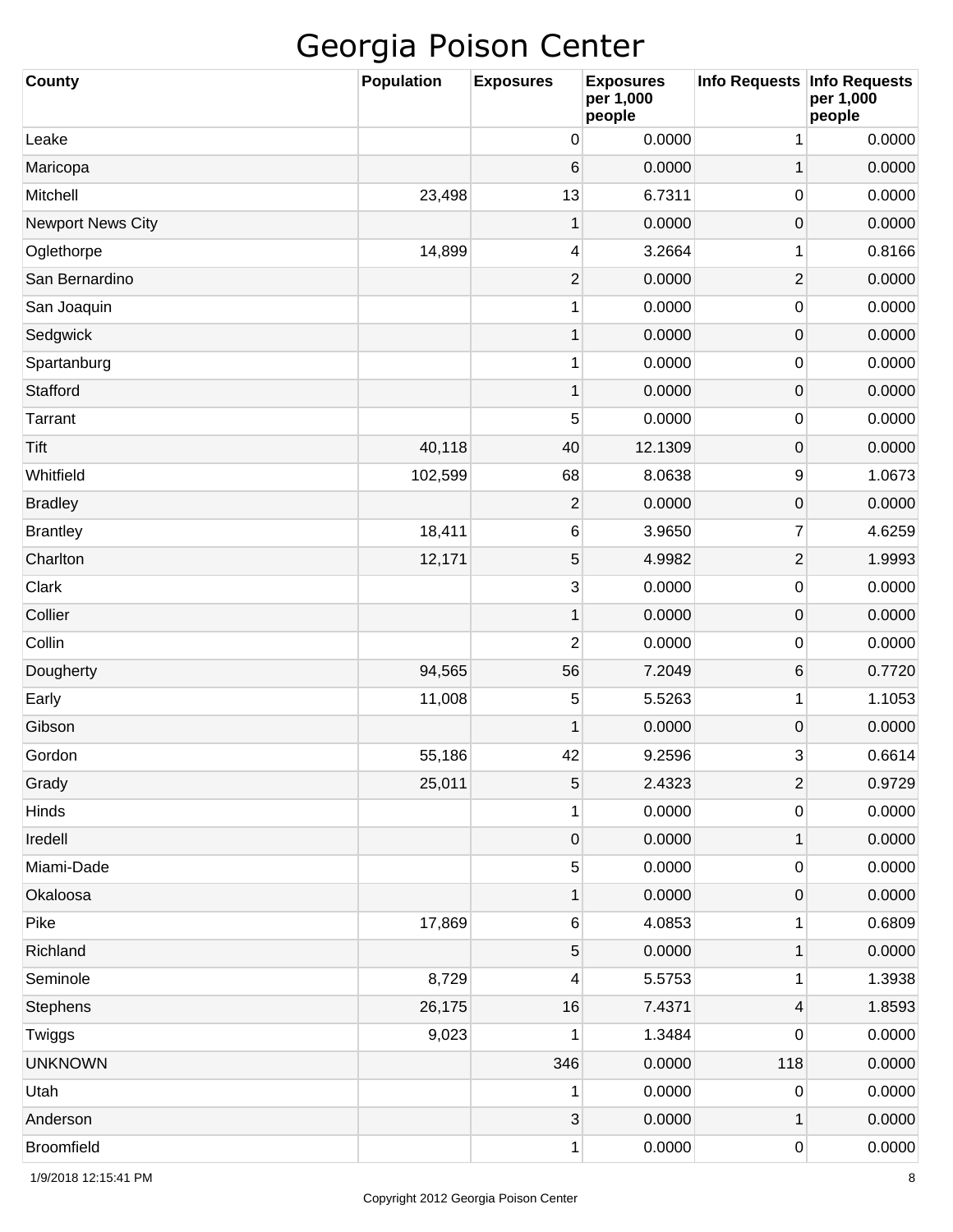| <b>County</b>    | <b>Population</b> | <b>Exposures</b> | <b>Exposures</b><br>per 1,000<br>people | Info Requests   Info Requests | per 1,000<br>people |
|------------------|-------------------|------------------|-----------------------------------------|-------------------------------|---------------------|
| Cameron          |                   | 1                | 0.0000                                  | $\mathsf{O}\xspace$           | 0.0000              |
| Charleston       |                   | 7                | 0.0000                                  | 0                             | 0.0000              |
| Cherokee         | 214,346           | 151              | 8.5710                                  | 20                            | 1.1352              |
| Contra Costa     |                   | 1                | 0.0000                                  | 1                             | 0.0000              |
| <b>Deschutes</b> |                   | 1                | 0.0000                                  | $\pmb{0}$                     | 0.0000              |
| Duval            |                   | 2                | 0.0000                                  | $\mathbf 0$                   | 0.0000              |
| Galveston        |                   | 1                | 0.0000                                  | $\mathsf{O}\xspace$           | 0.0000              |
| Haralson         | 28,780            | 25               | 10.5687                                 | $\overline{c}$                | 0.8455              |
| Hennepin         |                   | $\overline{2}$   | 0.0000                                  | $\mathbf 0$                   | 0.0000              |
| Henry            | 203,922           | 121              | 7.2193                                  | 14                            | 0.8353              |
| Livingston       |                   | 1                | 0.0000                                  | $\pmb{0}$                     | 0.0000              |
| Montcalm         |                   | 1                | 0.0000                                  | $\mathbf 0$                   | 0.0000              |
| Norfolk City     |                   | $\overline{2}$   | 0.0000                                  | $\mathsf{O}\xspace$           | 0.0000              |
| Palm Beach       |                   | 1                | 0.0000                                  | $\mathbf 0$                   | 0.0000              |
| Pasco            |                   | 1                | 0.0000                                  | $\mathsf{O}\xspace$           | 0.0000              |
| Philadelphia     |                   | 1                | 0.0000                                  | $\mathbf 0$                   | 0.0000              |
| Pickens          | 29,431            | 18               | 7.4411                                  | $\overline{2}$                | 0.8268              |
| Randolph         | 7,719             | $\overline{2}$   | 3.1524                                  | $\pmb{0}$                     | 0.0000              |
| Saginaw          |                   | $\overline{2}$   | 0.0000                                  | $\mathsf{O}\xspace$           | 0.0000              |
| Suffolk          |                   | 1                | 0.0000                                  | 0                             | 0.0000              |
| <b>Ulster</b>    |                   | 1                | 0.0000                                  | $\mathsf{O}\xspace$           | 0.0000              |
| Upson            | 27,153            | 23               | 10.3058                                 | $\overline{c}$                | 0.8962              |
| Valencia         |                   | 1                | 0.0000                                  | $\mathbf 0$                   | 0.0000              |
| Washoe           |                   | 1                | 0.0000                                  | $\pmb{0}$                     | 0.0000              |
| Wilkes           | 10,593            | 5                | 5.7428                                  | $\mathbf 1$                   | 1.1486              |
| Williamson       |                   | $\overline{c}$   | 0.0000                                  | $\pmb{0}$                     | 0.0000              |
| Arapahoe         |                   | $\mathbf 1$      | 0.0000                                  | $\mathsf{O}\xspace$           | 0.0000              |
| <b>Berrien</b>   | 19,286            | 3                | 1.8926                                  | $\pmb{0}$                     | 0.0000              |
| Chatham          | 265,128           | 149              | 6.8376                                  | 17                            | 0.7801              |
| Clay             | 3,183             | 3                | 11.4672                                 | $\boldsymbol{2}$              | 7.6448              |
| Coffee           | 42,356            | 34               | 9.7664                                  | 3                             | 0.8617              |
| Comanche         |                   | 1                | 0.0000                                  | $\pmb{0}$                     | 0.0000              |
| Costilla         |                   | $\mathbf 0$      | 0.0000                                  | $\mathbf 1$                   | 0.0000              |
| <b>Dutchess</b>  |                   | 1                | 0.0000                                  | $\pmb{0}$                     | 0.0000              |
| Fairfax          |                   | 5                | 0.0000                                  | $\mathsf{O}\xspace$           | 0.0000              |
| Glynn            | 79,626            | 50               | 7.6399                                  | 4                             | 0.6112              |
| Greenville       |                   | $\mathbf 5$      | 0.0000                                  | 0                             | 0.0000              |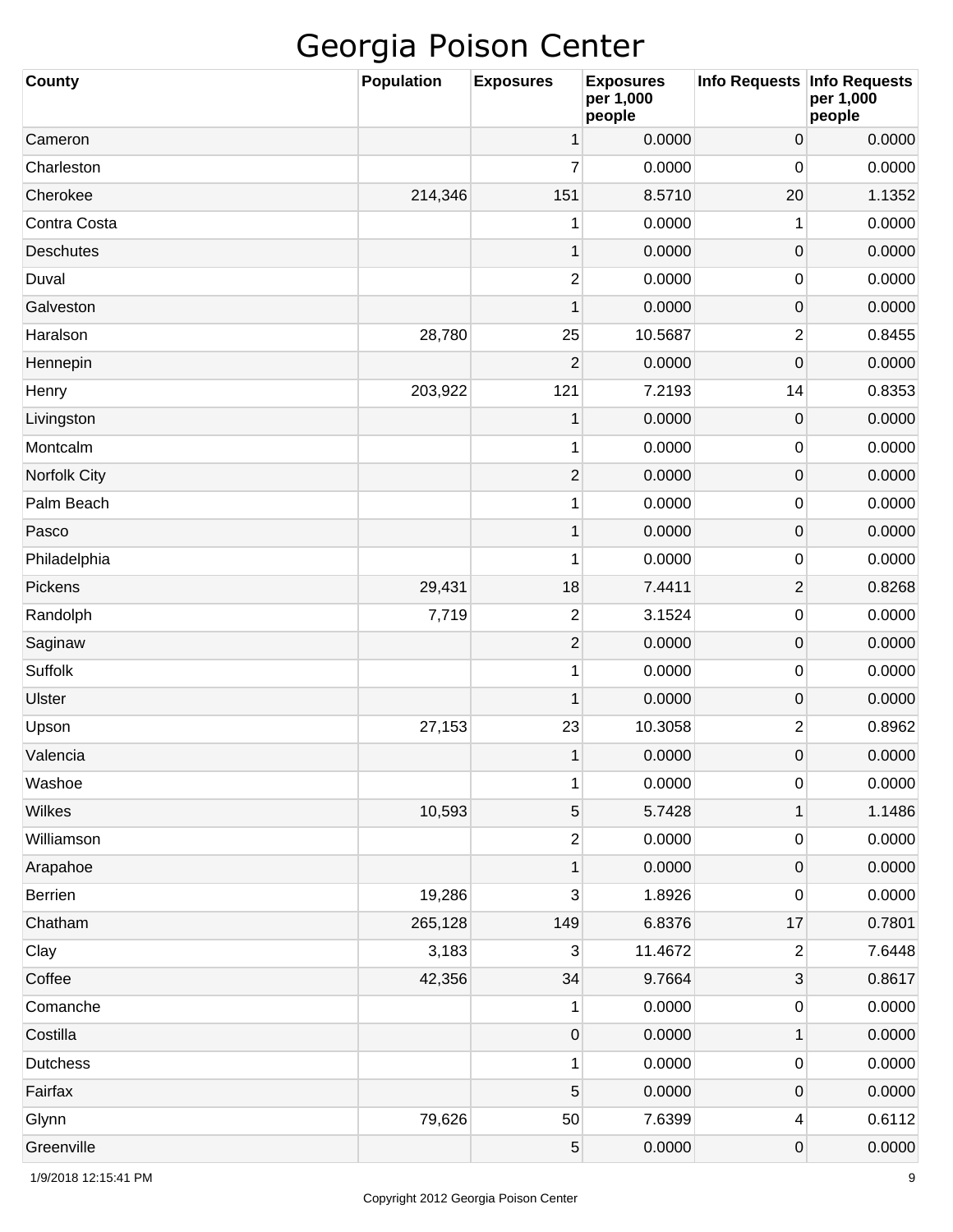| <b>County</b>       | <b>Population</b> | <b>Exposures</b> | <b>Exposures</b><br>per 1,000<br>people | Info Requests   Info Requests | per 1,000<br>people |
|---------------------|-------------------|------------------|-----------------------------------------|-------------------------------|---------------------|
| <b>Hampton City</b> |                   | 1                | 0.0000                                  | 0                             | 0.0000              |
| Harford             |                   | 1                | 0.0000                                  | $\mathbf 0$                   | 0.0000              |
| Hart                | 25,213            | 3                | 1.4477                                  | $\overline{c}$                | 0.9651              |
| Jasper              | 13,960            | $\overline{7}$   | 6.1008                                  | $\mathsf{O}\xspace$           | 0.0000              |
| Kent                |                   | 1                | 0.0000                                  | 0                             | 0.0000              |
| Mahoning            |                   | $\mathbf 1$      | 0.0000                                  | $\mathsf{O}\xspace$           | 0.0000              |
| Muskegon            |                   | 1                | 0.0000                                  | 0                             | 0.0000              |
| <b>New York</b>     |                   | 3                | 0.0000                                  | 1                             | 0.0000              |
| Paulding            | 142,324           | 98               | 8.3776                                  | 7                             | 0.5984              |
| Richmond            | 200,549           | 92               | 5.5813                                  | 9                             | 0.5460              |
| Spalding            | 64,073            | 34               | 6.4562                                  | 8                             | 1.5191              |
| Tallapoosa          |                   | 1                | 0.0000                                  | $\mathsf{O}\xspace$           | 0.0000              |
| Telfair             | 16,500            | 4                | 2.9495                                  | 0                             | 0.0000              |
| Terrell             | 9,315             | 4                | 5.2245                                  | $\mathsf{O}\xspace$           | 0.0000              |
| Union               | 21,356            | 13               | 7.4062                                  | 4                             | 2.2788              |
| Wilkinson           | 9,563             | $\,6\,$          | 7.6336                                  | $\mathsf{O}\xspace$           | 0.0000              |
| Abbeville           |                   | 1                | 0.0000                                  | 0                             | 0.0000              |
| Arlington           |                   | 1                | 0.0000                                  | $\mathsf{O}\xspace$           | 0.0000              |
| <b>Bryan</b>        | 30,233            | 19               | 7.6462                                  | 4                             | 1.6097              |
| Chelan              |                   | 1                | 0.0000                                  | $\mathsf{O}\xspace$           | 0.0000              |
| Craven              |                   | 1                | 0.0000                                  | 0                             | 0.0000              |
| Dekalb              | 691,893           | 357              | 6.2777                                  | 49                            | 0.8616              |
| Denver              |                   | 3                | 0.0000                                  | 1                             | 0.0000              |
| Dunn                |                   | $\mathbf 1$      | 0.0000                                  | $\mathbf 0$                   | 0.0000              |
| Elmore              |                   | 1                | 0.0000                                  | 0                             | 0.0000              |
| Escambia            |                   | $\mathbf 1$      | 0.0000                                  | $\mathsf{O}\xspace$           | 0.0000              |
| Fayette             | 106,567           | 48               | 5.4801                                  | 5                             | 0.5708              |
| Floyd               | 96,317            | 91               | 11.4950                                 | 3                             | 0.3790              |
| Greene              | 15,994            | $\,6$            | 4.5642                                  | 1                             | 0.7607              |
| Harrisonburg City   |                   | $\mathbf 1$      | 0.0000                                  | $\mathsf{O}\xspace$           | 0.0000              |
| Kandiyohi           |                   | 0                | 0.0000                                  | 1                             | 0.0000              |
| Kay                 |                   | $\mathbf 1$      | 0.0000                                  | $\mathsf{O}\xspace$           | 0.0000              |
| Los Angeles         |                   | 4                | 0.0000                                  | 0                             | 0.0000              |
| Marshall            |                   | $\mathbf 1$      | 0.0000                                  | 0                             | 0.0000              |
| Mecklenburg         |                   | $\mathbf{3}$     | 0.0000                                  | 1                             | 0.0000              |
| Mississippi         |                   | $\mathbf{1}$     | 0.0000                                  | 0                             | 0.0000              |
| Norfolk             |                   | 1                | 0.0000                                  | 0                             | 0.0000              |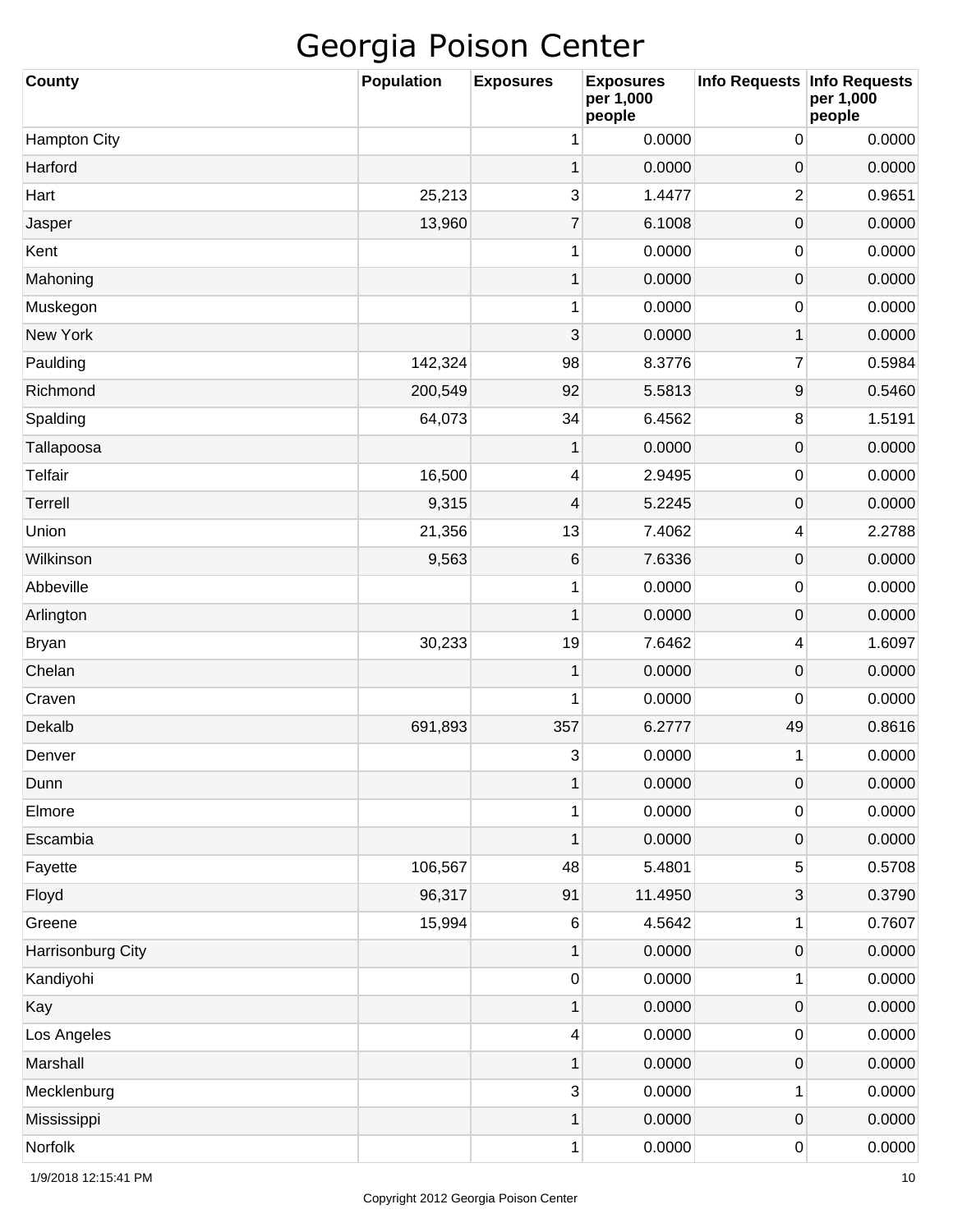| <b>County</b>        | <b>Population</b> | <b>Exposures</b>        | <b>Exposures</b><br>per 1,000<br>people | Info Requests Info Requests | per 1,000<br>people |
|----------------------|-------------------|-------------------------|-----------------------------------------|-----------------------------|---------------------|
| Piscataquis          |                   | 1                       | 0.0000                                  | $\boldsymbol{0}$            | 0.0000              |
| Thomas               | 44,720            | 31                      | 8.4340                                  | 1                           | 0.2721              |
| <b>Big Horn</b>      |                   | 1                       | 0.0000                                  | $\mathbf 0$                 | 0.0000              |
| Calhoun              | 6,694             | 1                       | 1.8175                                  | 0                           | 0.0000              |
| Chesterfield         |                   | 1                       | 0.0000                                  | 0                           | 0.0000              |
| Cobb                 | 688,078           | 369                     | 6.5247                                  | 45                          | 0.7957              |
| Dade                 | 16,633            | $\mathbf{2}$            | 1.4630                                  | $\mathbf 0$                 | 0.0000              |
| Davidson             |                   | 5                       | 0.0000                                  | 0                           | 0.0000              |
| Jenkins              | 8,340             | $\overline{\mathbf{4}}$ | 5.8353                                  | $\boldsymbol{0}$            | 0.0000              |
| Marin                |                   | $\overline{c}$          | 0.0000                                  | 0                           | 0.0000              |
| <b>McDuffie</b>      | 21,875            | $\, 8$                  | 4.4495                                  | 1                           | 0.5562              |
| Midland              |                   | 1                       | 0.0000                                  | 0                           | 0.0000              |
| Onslow               |                   | $\overline{2}$          | 0.0000                                  | $\boldsymbol{0}$            | 0.0000              |
| Peach                | 27,695            | 18                      | 7.9076                                  | $\overline{c}$              | 0.8786              |
| Saint Clair          |                   | 1                       | 0.0000                                  | $\mathsf{O}\xspace$         | 0.0000              |
| Scott                |                   | $\overline{2}$          | 0.0000                                  | 0                           | 0.0000              |
| Toombs               | 27,223            | 13                      | 5.8100                                  | 1                           | 0.4469              |
| White                | 27,144            | 14                      | 6.2752                                  | $\overline{2}$              | 0.8965              |
| Winnebago            |                   | $\mathbf 1$             | 0.0000                                  | $\mathsf{O}\xspace$         | 0.0000              |
| Woodbury             |                   | 1                       | 0.0000                                  | 1                           | 0.0000              |
| Androscoggin         |                   | $\mathbf 1$             | 0.0000                                  | $\boldsymbol{0}$            | 0.0000              |
| Atkinson             | 8,375             | 4                       | 5.8109                                  | 0                           | 0.0000              |
| <b>Berkeley</b>      |                   | 1                       | 0.0000                                  | 0                           | 0.0000              |
| Bernalillo           |                   | 1                       | 0.0000                                  | 0                           | 0.0000              |
| <b>Brazoria</b>      |                   | $\mathbf 1$             | 0.0000                                  | $\mathsf{O}\xspace$         | 0.0000              |
| Chester              |                   | 1                       | 0.0000                                  | 0                           | 0.0000              |
| Cleveland            |                   | 3                       | 0.0000                                  | $\mathsf{O}\xspace$         | 0.0000              |
| District of Columbia |                   | $\overline{c}$          | 0.0000                                  | 0                           | 0.0000              |
| Dorchester           |                   | $\overline{c}$          | 0.0000                                  | 0                           | 0.0000              |
| Fulton               | 920,581           | 602                     | 7.9562                                  | 93                          | 1.2291              |
| Gallatin             |                   | $\mathbf 1$             | 0.0000                                  | 0                           | 0.0000              |
| Glascock             | 3,082             | $\overline{\mathbf{c}}$ | 7.8953                                  | 0                           | 0.0000              |
| Harrison             |                   | 0                       | 0.0000                                  | 1                           | 0.0000              |
| Heard                | 11,834            | $\mathbf{3}$            | 3.0843                                  | 0                           | 0.0000              |
| Imperial             |                   | $\mathbf 1$             | 0.0000                                  | $\mathsf{O}\xspace$         | 0.0000              |
| Isle of Wight        |                   | 1                       | 0.0000                                  | 0                           | 0.0000              |
| James City           |                   | 1                       | 0.0000                                  | 0                           | 0.0000              |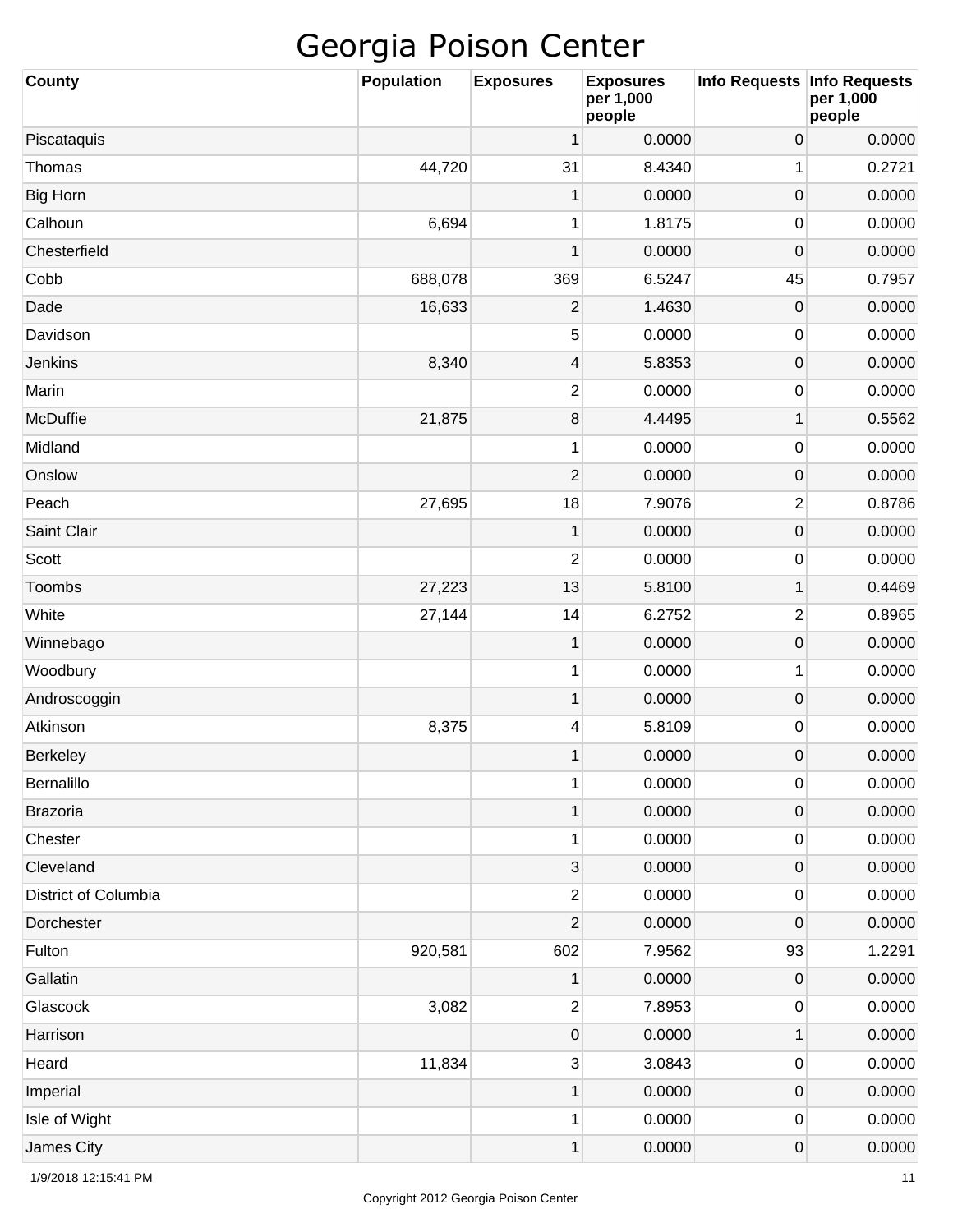| <b>County</b>     | <b>Population</b> | <b>Exposures</b> | <b>Exposures</b><br>per 1,000<br>people | Info Requests Info Requests | per 1,000<br>people |
|-------------------|-------------------|------------------|-----------------------------------------|-----------------------------|---------------------|
| <b>Jeff Davis</b> | 15,068            | 14               | 11.3043                                 | $\overline{2}$              | 1.6149              |
| Lackawanna        |                   | 1                | 0.0000                                  | 0                           | 0.0000              |
| Lanier            | 10,078            | $\overline{7}$   | 8.4508                                  | 0                           | 0.0000              |
| Larimer           |                   | $\overline{c}$   | 0.0000                                  | $\boldsymbol{0}$            | 0.0000              |
| McIntosh          | 14,333            | $\overline{7}$   | 5.9420                                  | 1                           | 0.8489              |
| Mercer            |                   | 1                | 0.0000                                  | $\mathbf 0$                 | 0.0000              |
| Meriwether        | 21,992            | 12               | 6.6388                                  | $\overline{c}$              | 1.1065              |
| Middlesex         |                   | 3                | 0.0000                                  | $\boldsymbol{0}$            | 0.0000              |
| Orange            |                   | $\, 8$           | 0.0000                                  | 1                           | 0.0000              |
| Ouachita          |                   | 1                | 0.0000                                  | $\boldsymbol{0}$            | 0.0000              |
| Santa Barbara     |                   | 1                | 0.0000                                  | 0                           | 0.0000              |
| Sevier            |                   | 1                | 0.0000                                  | 0                           | 0.0000              |
| Spotsylvania      |                   | 1                | 0.0000                                  | 0                           | 0.0000              |
| Transylvania      |                   | 1                | 0.0000                                  | 0                           | 0.0000              |
| Troup             | 67,044            | 54               | 9.7995                                  | 4                           | 0.7259              |
| Walker            | 68,756            | 11               | 1.9465                                  | 1                           | 0.1770              |
| Yadkin            |                   | 1                | 0.0000                                  | 0                           | 0.0000              |
| Barnstable        |                   | $\overline{2}$   | 0.0000                                  | 0                           | 0.0000              |
| Barrow            | 69,367            | 57               | 9.9975                                  | 3                           | 0.5262              |
| <b>Bell</b>       |                   | 1                | 0.0000                                  | 0                           | 0.0000              |
| <b>Bibb</b>       | 155,547           | 102              | 7.9783                                  | 14                          | 1.0951              |
| Clarke            | 116,714           | 95               | 9.9031                                  | 11                          | 1.1467              |
| <b>Daviess</b>    |                   | 1                | 0.0000                                  | 0                           | 0.0000              |
| Gwinnett          | 805,321           | 370              | 5.5899                                  | 32                          | 0.4835              |
| Jackson           | 60,485            | 47               | 9.4541                                  | 5                           | 1.0058              |
| Johnston          |                   | $\overline{c}$   | 0.0000                                  | $\mathsf{O}\xspace$         | 0.0000              |
| Lake              |                   | $\mathbf{3}$     | 0.0000                                  | 0                           | 0.0000              |
| Marion            | 8,742             | 5                | 6.9587                                  | 1                           | 1.3917              |
| Milwaukee         |                   | 0                | 0.0000                                  | 1                           | 0.0000              |
| Muskingum         |                   | 1                | 0.0000                                  | $\mathsf{O}\xspace$         | 0.0000              |
| Newton            | 99,598            | 54               | 6.5965                                  | 6                           | 0.7329              |
| Putnam            | 21,218            | $10$             | 5.7341                                  | 1                           | 0.5734              |
| Riverside         |                   | 1                | 0.0000                                  | 1                           | 0.0000              |
| Rutherford        |                   | $\mathbf 1$      | 0.0000                                  | $\mathsf{O}\xspace$         | 0.0000              |
| Santa Cruz        |                   | 1                | 0.0000                                  | 0                           | 0.0000              |
| <b>Tattnall</b>   | 25,520            | 14               | 6.6745                                  | 6                           | 2.8605              |
| Taylor            | 8,906             | 4                | 5.4645                                  | 1                           | 1.3661              |